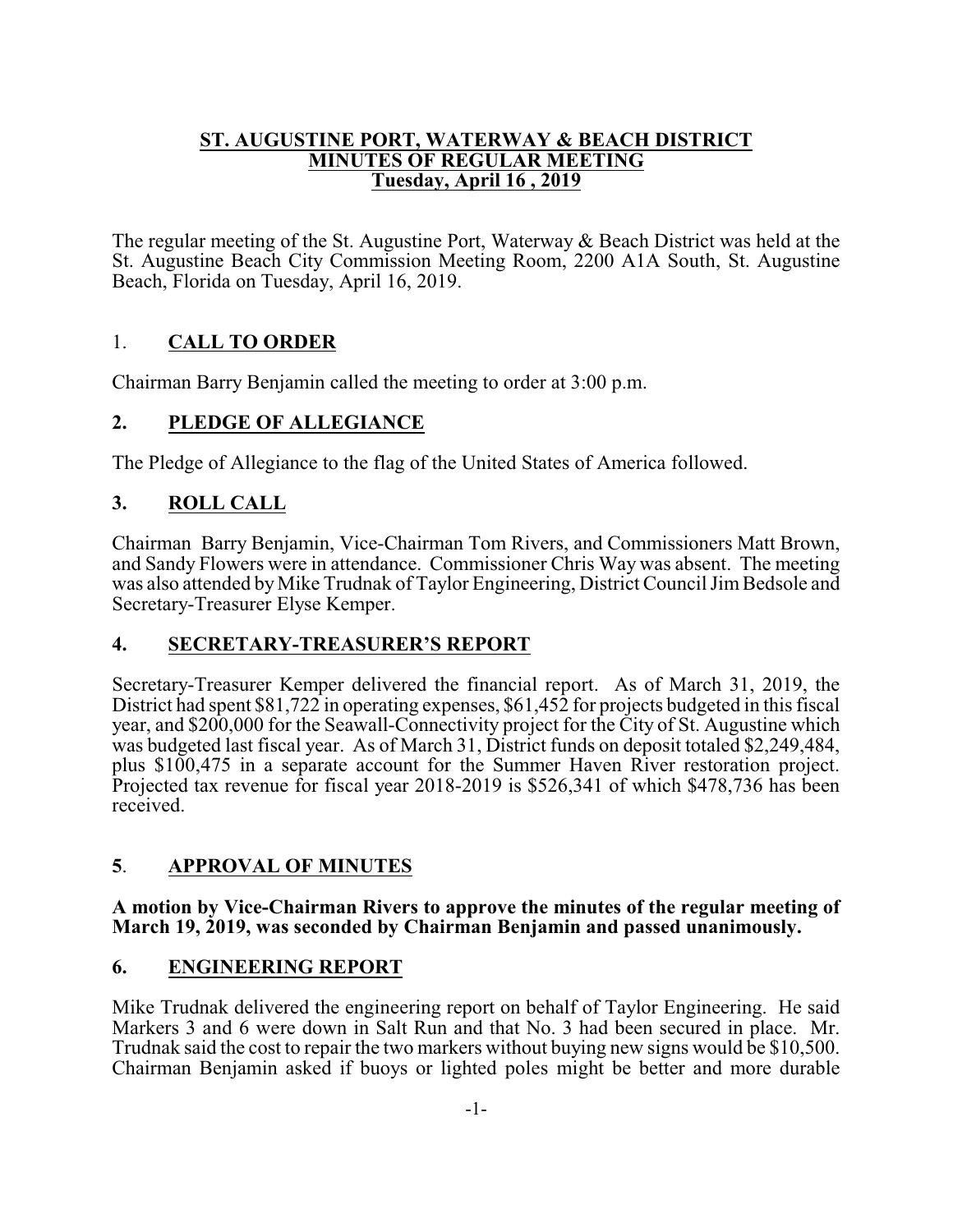options. Mr. Trudnak said he would call the Coast Guard and get their opinion on the matter. Commissioner Brown asked if that could be done by the end of the week, and Mr. Trudnak said he would get back to commissioners by the end of the week. Mr. Trudnak said solarpowered lights are often used on markers. Commissioner Flowers said she has seen floating solar-powered lights in other jurisdictions. Chairman Benjamin then moved to table the repairs until new information could be obtained, but asked the board to approve a repair budget of \$11,000. The board unanimously agreed to the budget.

#### **A motion by Commissioner Flowers to approve a budget of \$11,000 for repair or replacement of Markers 3 and 6 in Salt Run was seconded by Commissioner Brown and passed unanimously.**

Mr. Trudnak then said Taylor Engineering has been operating for some time without payment for some of its work on the Summer Haven River restoration project and requested the board to approve the payment of \$22,000 from the Summer Haven River fund to Taylor Engineering as final payment to the end of the project. Ms. Kemper said there was enough money in the fund to pay the request. Commissioner Flowers asked why the project was not completed yet and said that the restoration contractor had already been paid in full. Mr. Trudnak said the contractor was not asking for money, Taylor Engineering was asking. Mr. Trudnak said it was for work done on the least tern mitigation area in conjunction with the Florida Fish and Wildlife Commission and the United States Department of Agriculture to address some unanticipated problems at the site. Commissioner Flowers asked what a least tern mitigation site was, and where she could find out about it. Mr. Trudnak explained that the site is part of the DEP permit for the restoration of the Summer Haven River and that the site was required to be maintained for three years after completion of the restoration. He said the extra moneyis needed mainlybecause the fencing, bait traps and bird-calling systemhave all had to be repaired or replaced. Upon further questioning by Commissioner Flowers, Mr. Trudnak explained the history of the project and how it had been nearly complete when Hurricane Irma destroyed much of the work. This event led to numerous delays and financial shortages and only now is the project again nearing completion. Mr. Trudnak added that part of the project had to be re-engineered because the beach proved to be too unstable to create the additional tern nesting area required by the permit, so it had to be relocated to the west side of the beach berm. Commissioner Flowers said she could not get any information from the district on how the project funds had been spent. Mr. Trudnak said he would get Taylor's records for her.

#### **A motion by Chairman Benjamin to approve the request by Taylor Engineering for an additional \$22,000.00 was seconded by Commissioner Brown and passed by a 3 to 1 vote with Commissioner Flowers dissenting.**

Commissioner Brown asked how long monitoring would continue. Mr. Trudnak said until the end of least tern nesting season in August, 2019. Commissioner Brown then explained the mitigation program to Commissioner Flowers, who responded that \$22,000 was a lot of money.

Vice-Chairman Rivers said the District has relied upon Taylor Engineering for many years and that he respects their advice, opinions and guidance. Commissioner Flowers said Taylor's contract with the District has never been reviewed and that a law says it must be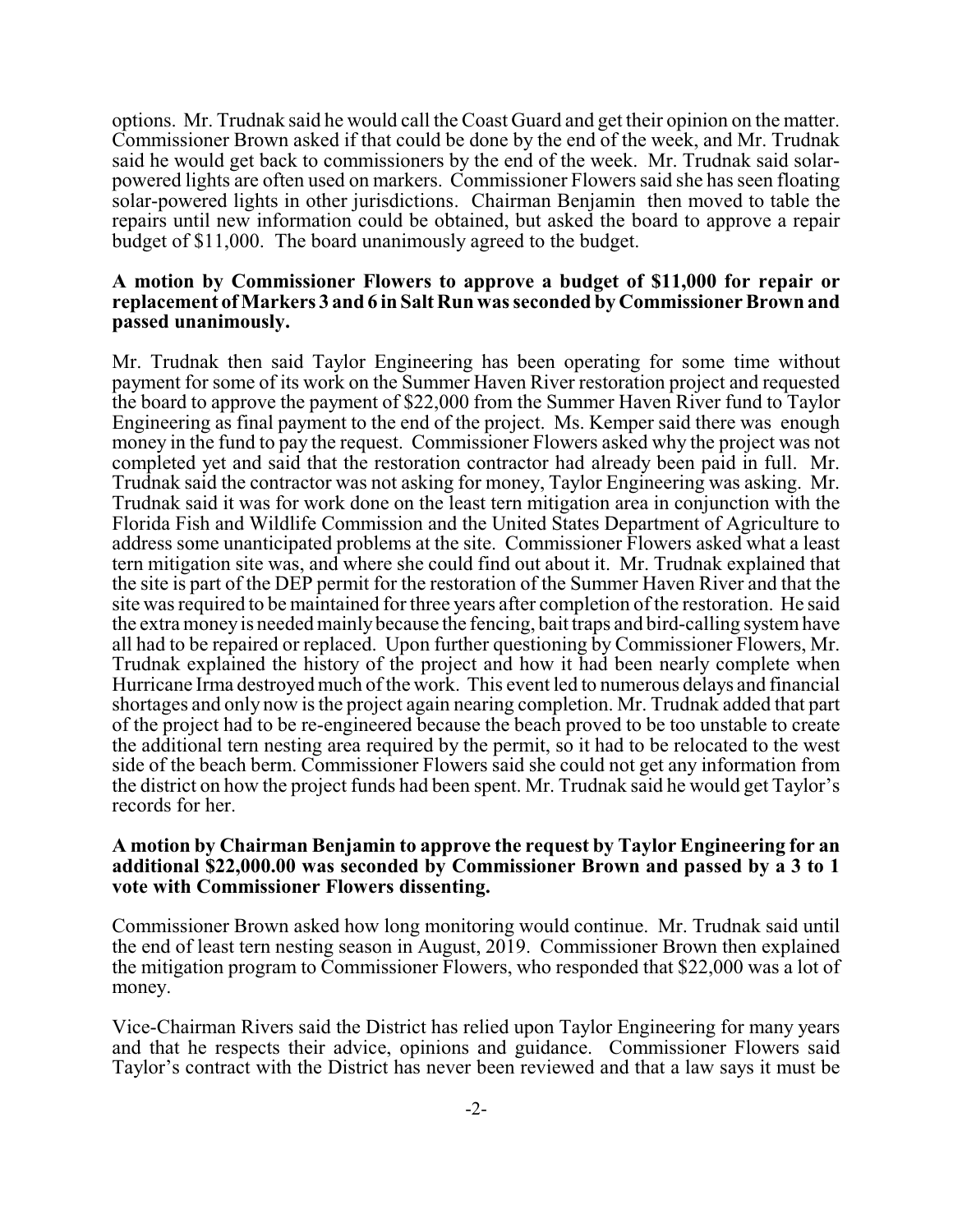reviewed each year. She then said it took five months for her to get business cards. She then said that Taylor Engineering's contract with the District had never been reviewed since 1991 and that no other District consultant contract has ever been reviewed each year. She said when she asked for detailed financial records of the various projects with the City of St. Augustine she was told to call the city as the District did not have detailed records of lumpsum grants, only records that the payments were made and to what agency.

## **7. OLD BUSINESS:**

Commissioner Flowers discussed a barge builder she visited recently whose business constructs small dredges and other marine construction floating platforms. She said she would have a full report at the next meeting.

Commissioner Flowers then asked Chairman Benjamin if he were the District liaison to FIND and Chairman Benjamin said he had been appointed years ago. Flowers then said the board would need to vote on that designation again and that Mr. Benjamin could not speak to Mr. Blow because Benjamin is the liaison. Mr. Benjamin said if someone else wanted the designation he would agree to step down. Ms. Flowers said Mr. Piggott was the city's designated liaison to the district and that no one should talk to him, either, because of that. Mr. Bedsole said Mr. Piggott is a city employee only, and that he has never been designated liaison by the city. Ms. Flowers said he performs like a liaison and therefore he is one. She said the City Manager of the City of St. Augustine Beach is also a liaison and that no board member should talk to him.

Ms. Flowers then asked why the chairman was reaching for the gavel to which Mr. Rivers replied that it would be helpful to know the issues Ms. Flowers is interested in discussing before the meeting so that board members could prepare and participate in a fruitful discussionwith knowledge and information. Chairmen Benjamin said Ms. Flowers' approach in the discussion was very disruptive. Ms. Flowers replied that she was hired to be disruptive.

Ms. Flowers further complained the district's records needed to be kept on District property and that having to go to the city office building to see the records was a violation of state law. Ms. Kemper replied that the records have to be kept somewhere and that they are kept in an office rented from the city because the District actually does not own a building.

# **8. NEW BUSINESS:**

## A. St. Johns County Property Appraiser - Mr. Eddie Creamer

St. Johns County Property Appraiser Eddie Creamer appeared and discussed Florida's constitutional homestead exemption and how it affects tax revenue. He said thousands of homeowners claim the homestead exemption in St. Johns County but that entitlement to those exemptions has rarely, if ever, been audited for authenticity. Additionally, migration into St. Johns County is at an all-time high, and his office does not have the staff to devote to an audit. Consequently, he seeks to follow the practice of many other Florida counties which have contracted third-party auditing services to verify the authenticity of the homestead tax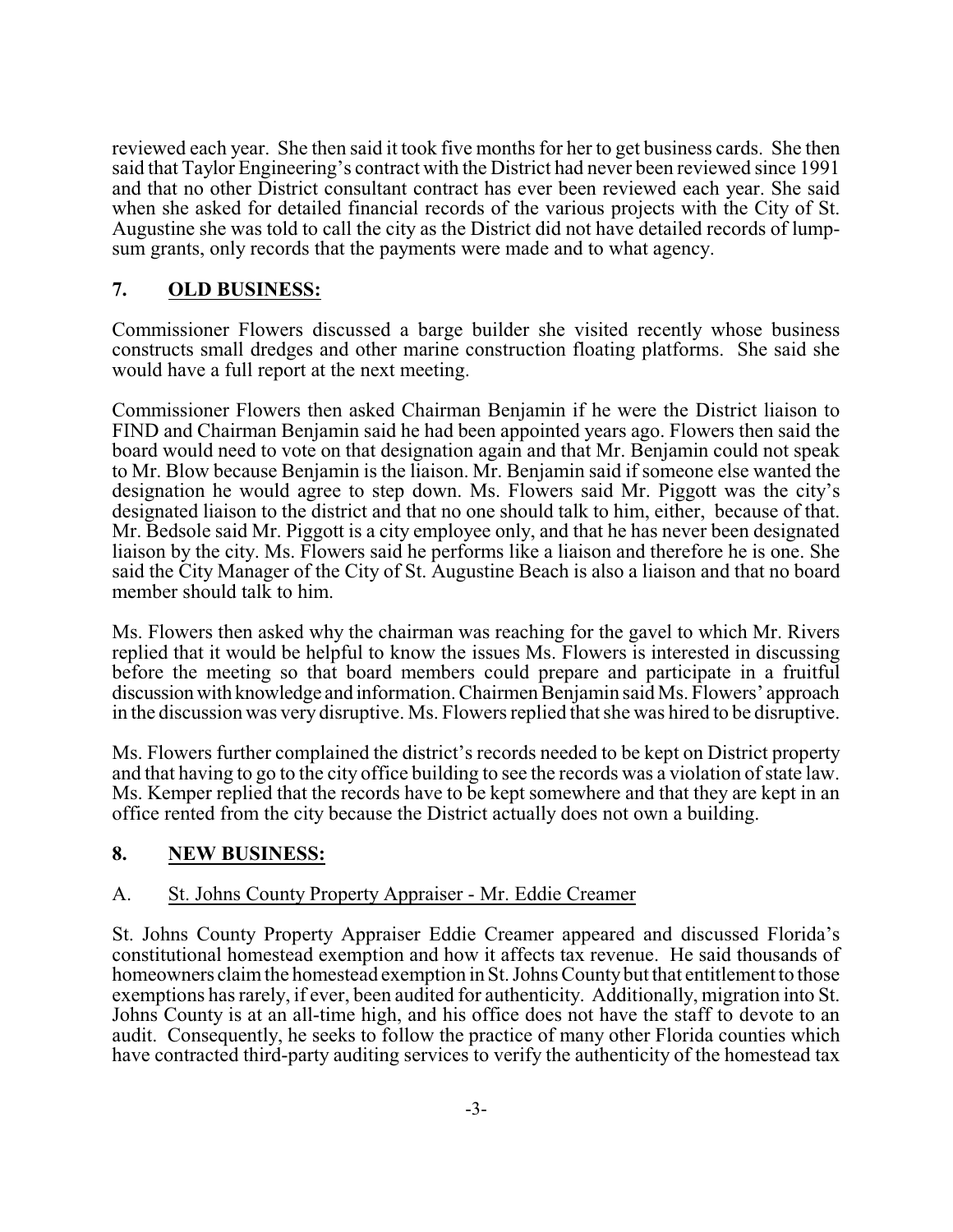roll by comparing local information with national public information data bases. He said a small percentage of homesteads in other counties have been denied because, for instance, homeowners have claimed to be permanent residents in other states, or have business or domestic interests in other states, which require residency there. He said that in order to engage a contractor to perform the audit, the consent of each taxing authority in the county is necessary because the auditor would be paid a commission based on a percentage of funds recovered from unauthorized homesteads. He said the fees charged audit companies range from fifteen to thirty percent of the recovery. He asked the board to approve the District's participation in the program by joining in a memorandum of understanding allowing the audit.

In response to questions by Commissioners Flowers, Brown and Rivers, Mr. Creamer said he believes 1% to 5% of homesteads could be proven defective, and that there is no additional cost to each taxing authority because the audit fee is taken from the initial increase in tax revenue due to loss of the exemption.

**A motion by Commissioner Flowers to approve the concept of the homestead audit and allow the property appraiser to proceed with engaging an audit service was seconded by Commissioner Brown and passed unanimously.**

## **9. GOVERNMENT REPRESENTATIVE COMMENTS**

Keith Oke, St. Johns County Sheriff's Office Marine Unit, reported his agency put in 152 hours on the water last month, responded to 53 calls, performed 12 vessel inspections and 12 wake zone patrols, assisted 6 other agencies, issued 5 warnings and 4 citations, assisted 4 swimmers or boaters in distress, made a drug possession arrest, and investigated 4 minor boating accidents.

Jim Piggott, Director of General Services for the City of St. Augustine, reported the city has filed grant applications with FIND and that city staff would present the applications to FIND's board next month.

Carl Blow, St. Johns County's representative to FIND, said property appraisers from other counties have asked FIND to join in homestead audits and that FIND has approved them, as there is no down-side for a taxing authority. FIND has received four grant applications from the City of St. Augustine and the county for the improvement and expansion of county boat ramps for a total of about \$473,000. He also reported that the maintenance project for the St. Augustine Inlet has been postponed due to a shift in Corps of Engineers funding. He said the companion project near Matanzas Inlet will go ahead as planned, but with less federal funding. He said the project will place about 300,000 cubic yards of sand on the beach at Summer Haven.

Mr. Blow then distributed information related to the economic impact of the Intracoastal Waterway on St. Johns County, which is estimated to be \$848 million dollars per year. He said there are in excess of 11,000 registered vessels of all types in our county.